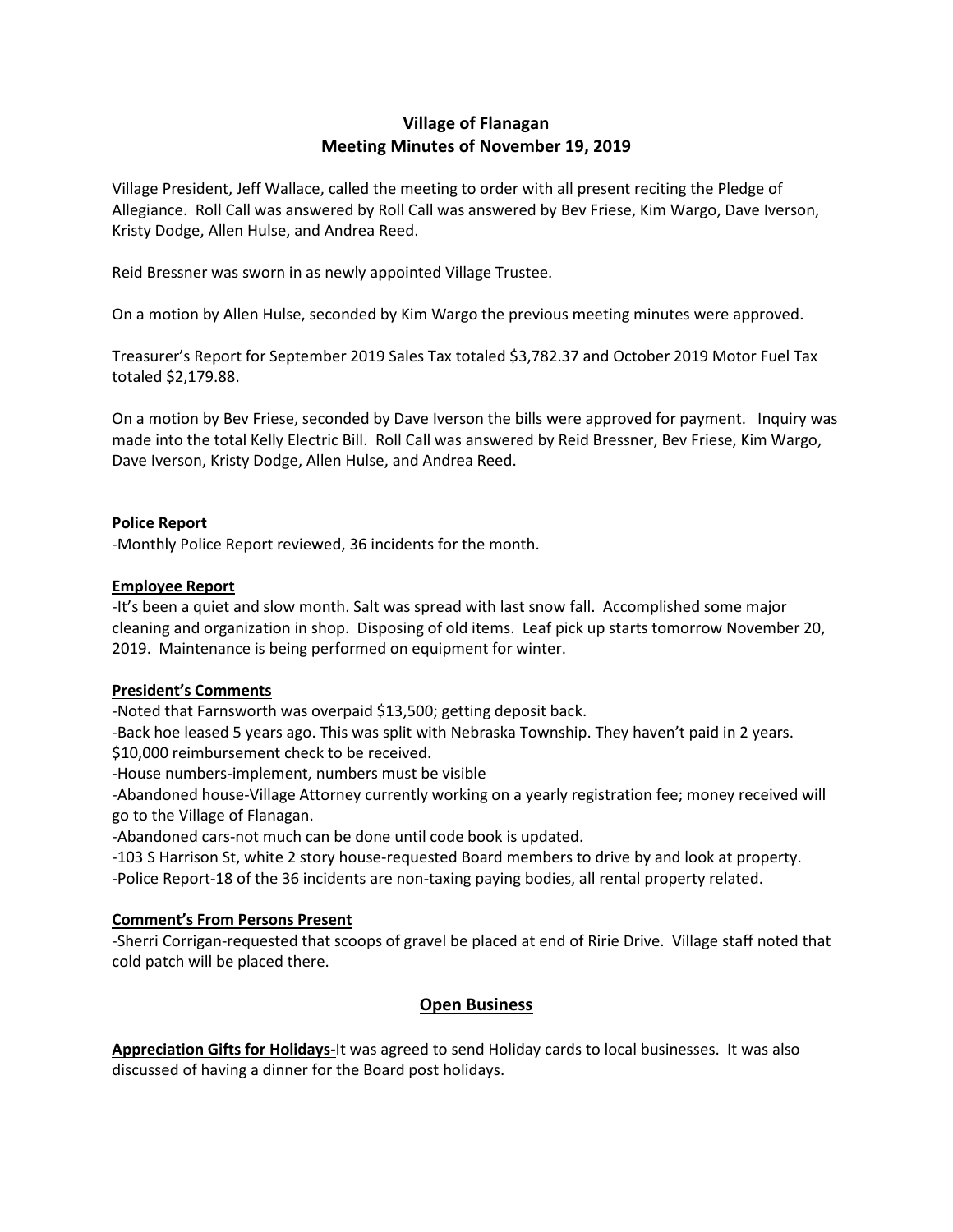**South Street Tile**-all tile is brand new. Pond is not draining at Jensen Estates subdivision. Tile under the road is tied into old clay tiles. Unknown if broken. Ben Hulse has surveyed the area. It was noted that there are plans for additional houses to go up in Jensen Estate subdivision (2 for sure, possibly 4). It was further noted that the TIF money cannot be accessed at this time until \$844,000 is paid back to Jensen Estates. It was agreed to get an estimate (Fire Dept.-Good Sam) to see what it would take to fix.

**Main St Snow Removal**-there are signs posted on Main St regarding overnight parking. Letters will be mailed to Rental Property owners reminding them of Village overnight parking ordinance=\$50 fine with automatic tow.

**Outlets for Christmas Decorations**-only half are functional. This needs to be resolved by next year. Marty will tasked with duty of contacting Ameren and/or gentleman previously used in Gridley.

## **New Business**

**Flanagan Improvement Team**-All are welcome to attend the upcoming Santa Social. Flyers are going out in the mail this week. Volunteers are needed. Bigger Christmas tree is coming this year. There will be donations for memorial snowflakes to place on the tree. Meeting is 11/20 at 7pm to finalize plans. Flanagan Implement has provided 100 tractors to pass out for kids. There are currently 12 vendors signed up; this will be in the Community Building. Bingo will be at Legion. Plans for a live nativity are in the works. Currently there is \$5,000 in the account. It was also suggested to host a Halloween activity for coming year.

**Ordinance 19-10 Tax Levy**-paperwork was not filed; already voted on last year. One change made=money taken from separate account (\$8,000) and moved to sidewalk repair fund. Approved on a motion by Bev Friese, seconded by Kristy Dodge. Roll Call was answered by Reid Bressner, Bev Friese, Kim Wargo, Dave Iverson, Kristy Dodge, Allen Hulse, and Andrea Reed.

**Code Violations**-Marty is working on code book.

**Outstanding Utility Bill**-hold off.

**Salem Water Tower**-passed EPA inspection in June. Tower is inspected 1-2 times per year; it is 2-3 years behind on maintenance schedule. Informational survey was sent to Graymont to see if they wanted to acquire our water service. This will be followed up on.

### **Approval of Code Violation Books**-not discussed.

**Boys and Girls Club**-November 27 meeting scheduled. A committee has been formed in Flanagan looking at options for a morning and afternoon program. If the school is not interested in hosting an offsite will need to be located, possibly community building from Nebraska Township. Boys and Girls Club provides all the staffing; however, does look for volunteers.